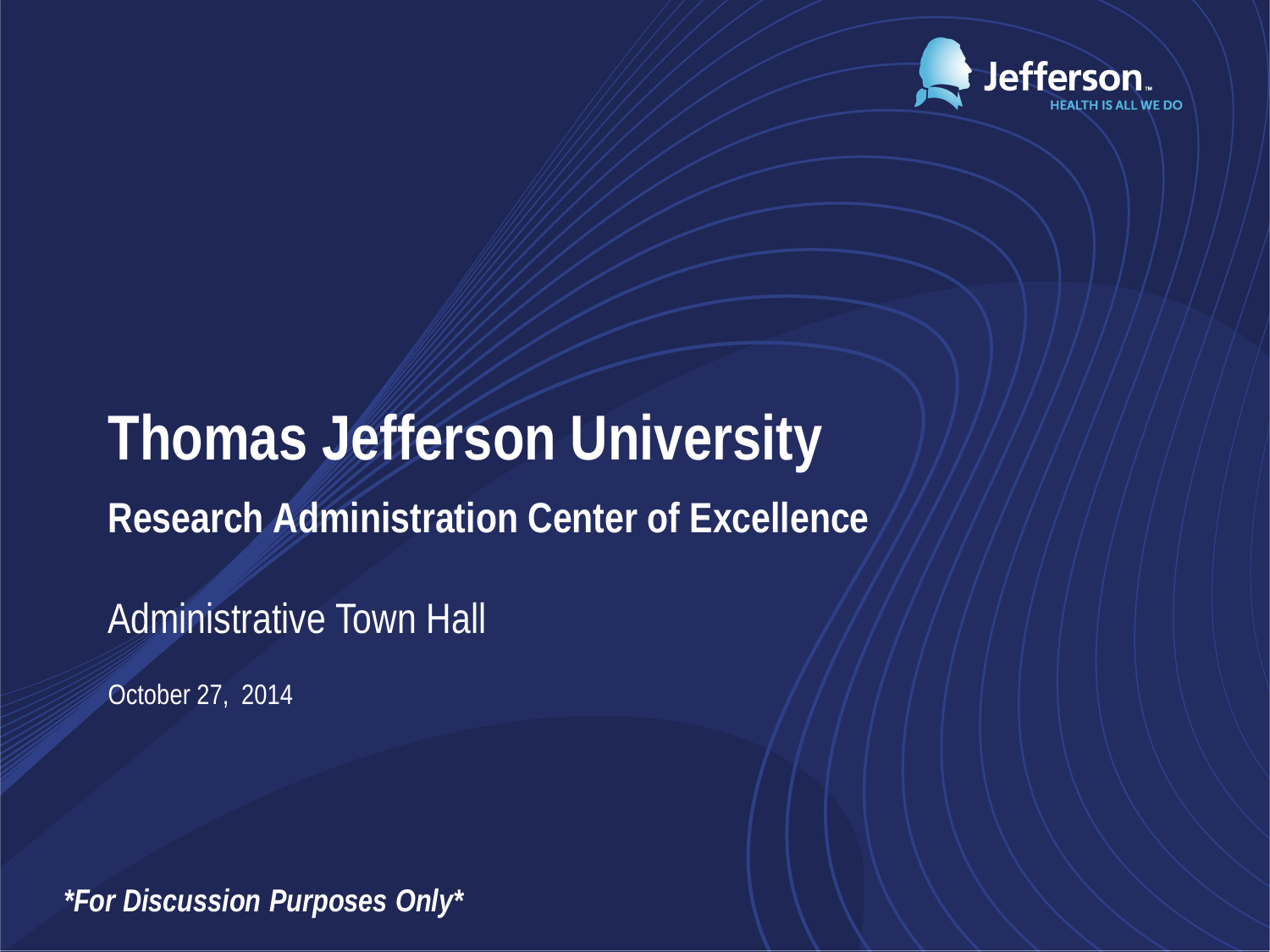## **Agenda**



- RACE Proposal Submissions
- **Team Assignments**
- Scientific Writer Service Level Agreement
- Community Feedback
- **Grant Post Award Projections**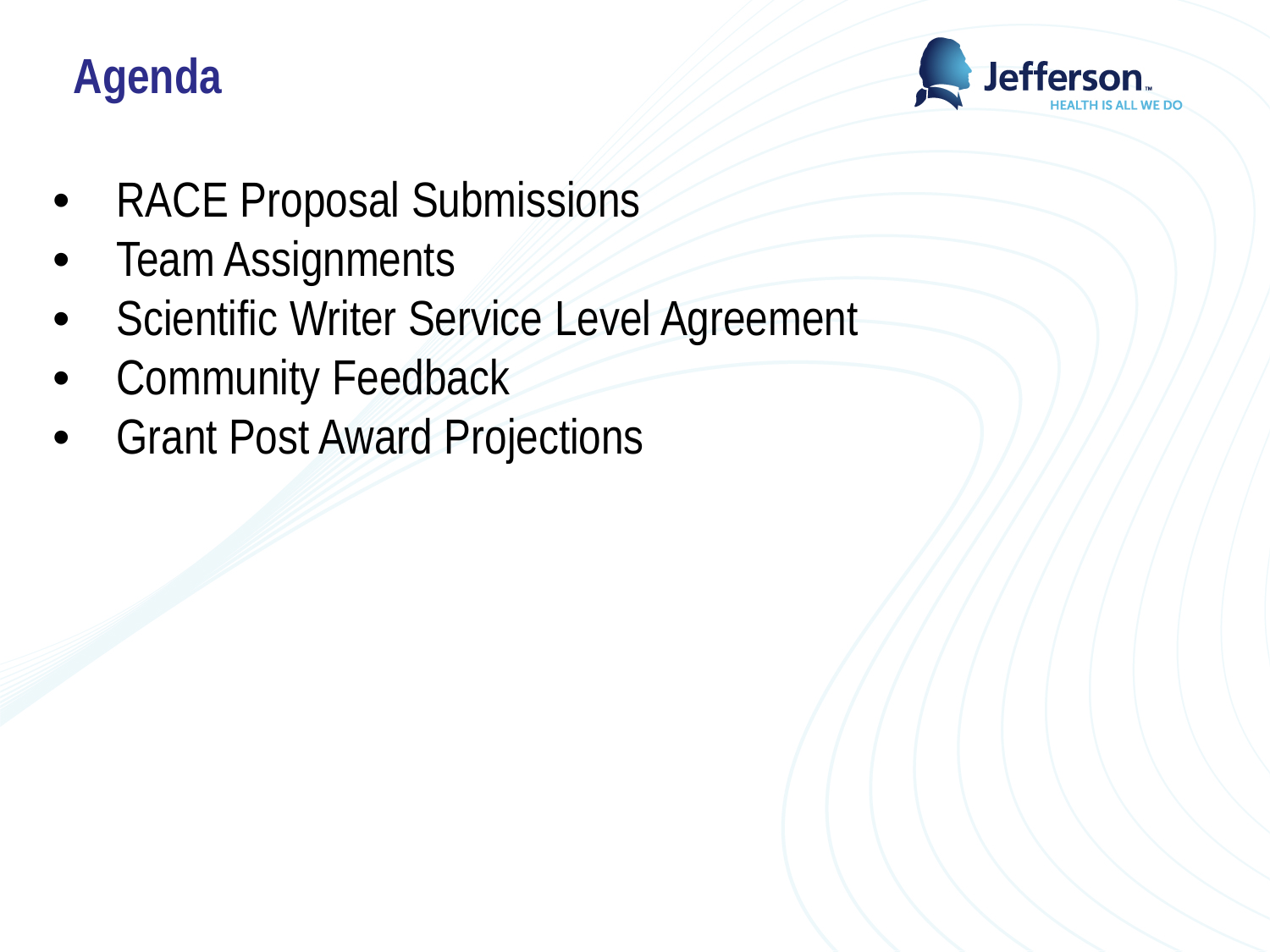

# **RACE Proposal Submissions**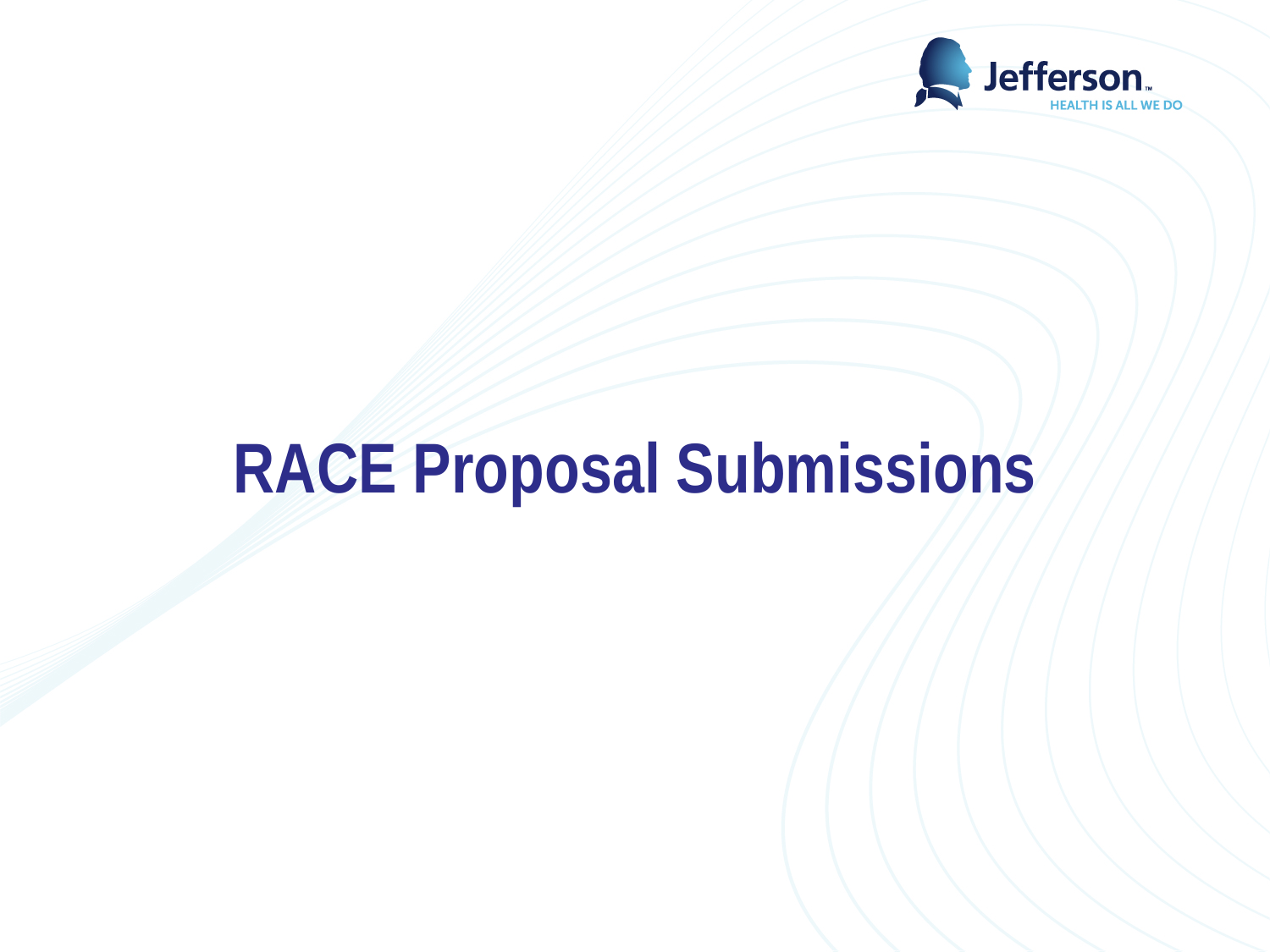

## **Team Assignments**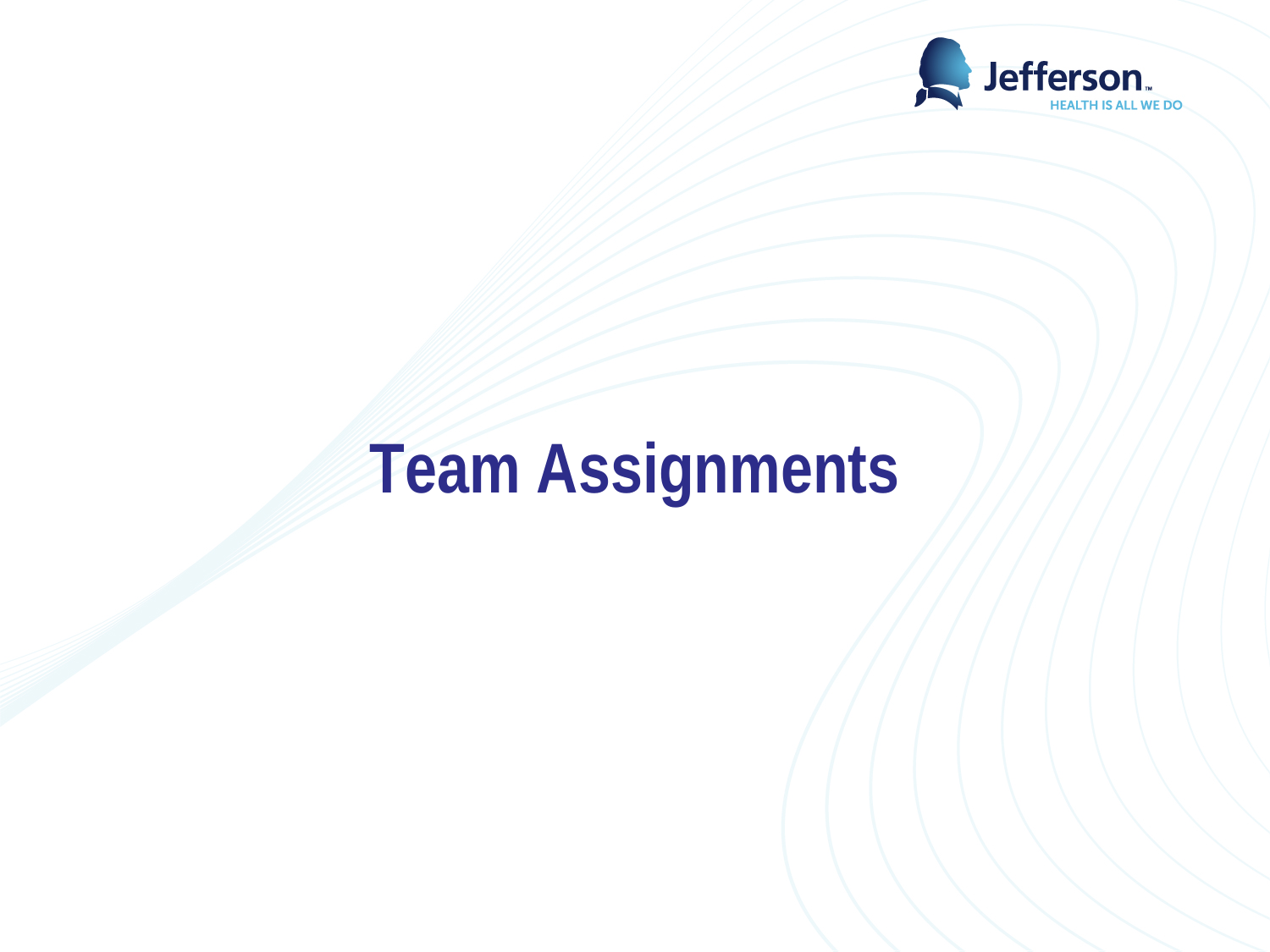## **Team Assignments**

Team 1 and Team 2 Assignments are as follows:



Jefferson.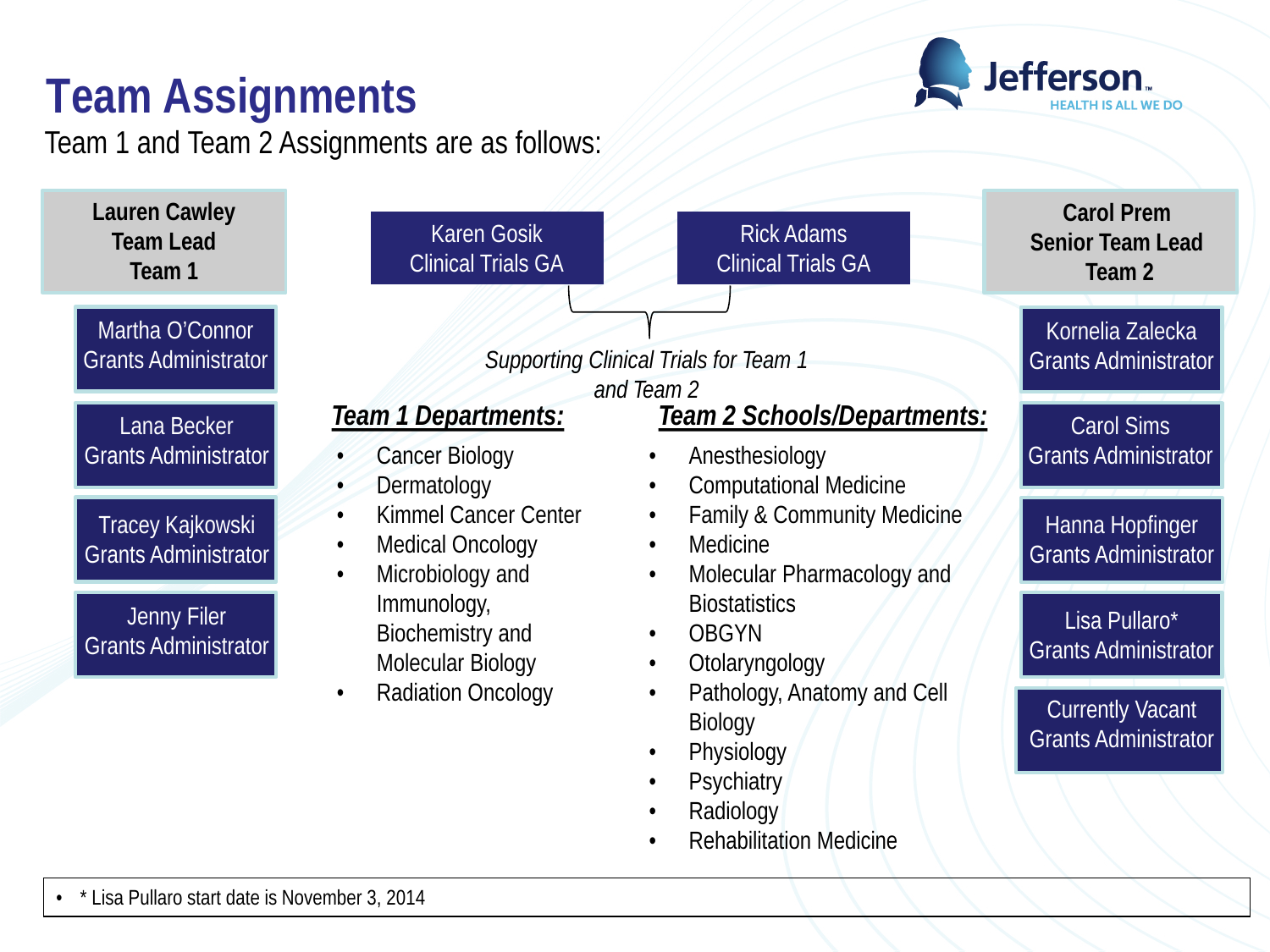## **Team Assignments**

Team 3 and Team 4 Assignments are as follows:



**Jefferson**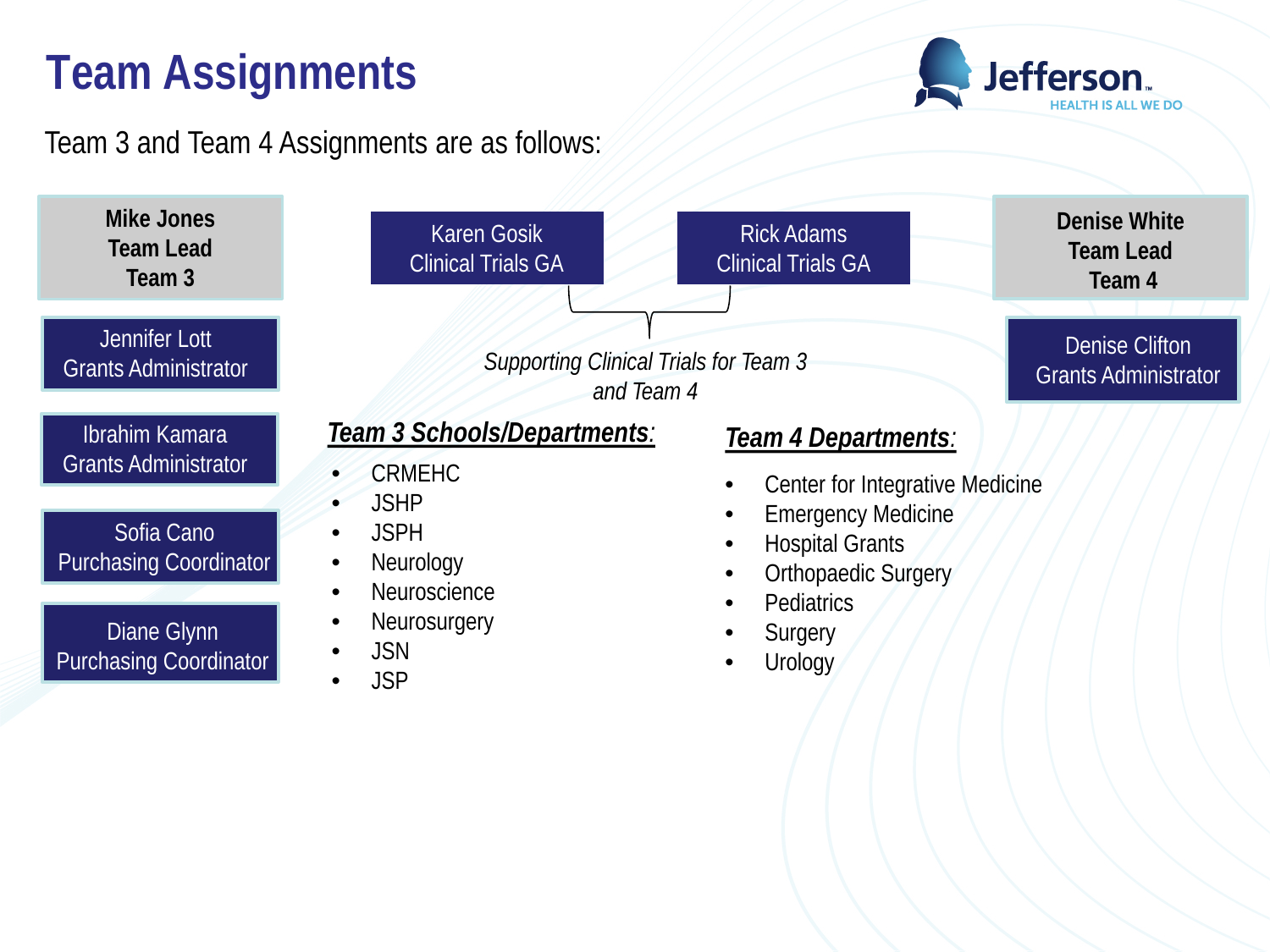

## **RACE Scientific Writer Michael Kane Service Level Agreement**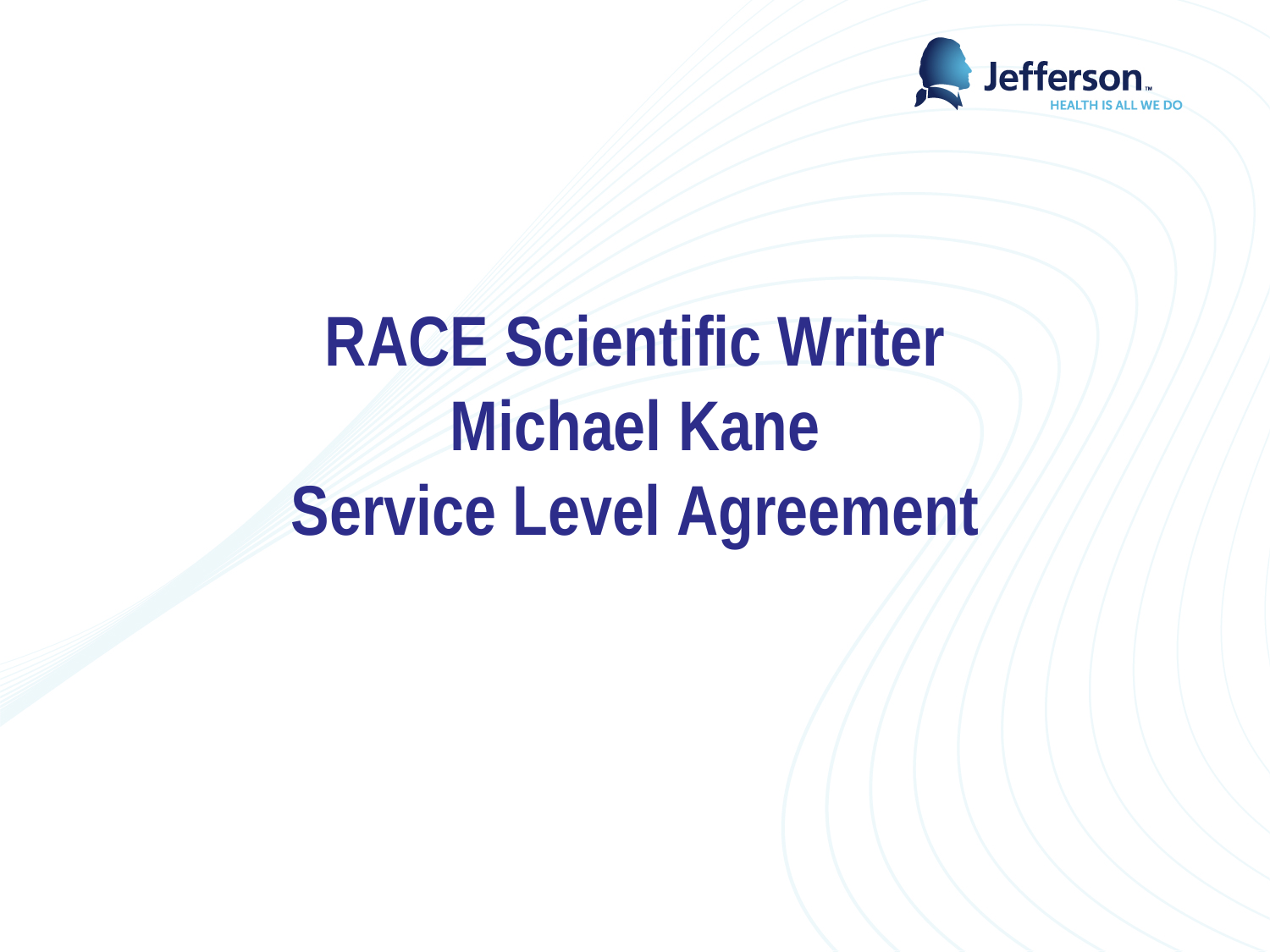## **Scientific Writer SLA**



- Purpose and Expectation
- **Mission**
- Guiding Principles
- Goals
- Expectations for Response/Feedback
- Tracking Effectiveness/Key Performance Indicators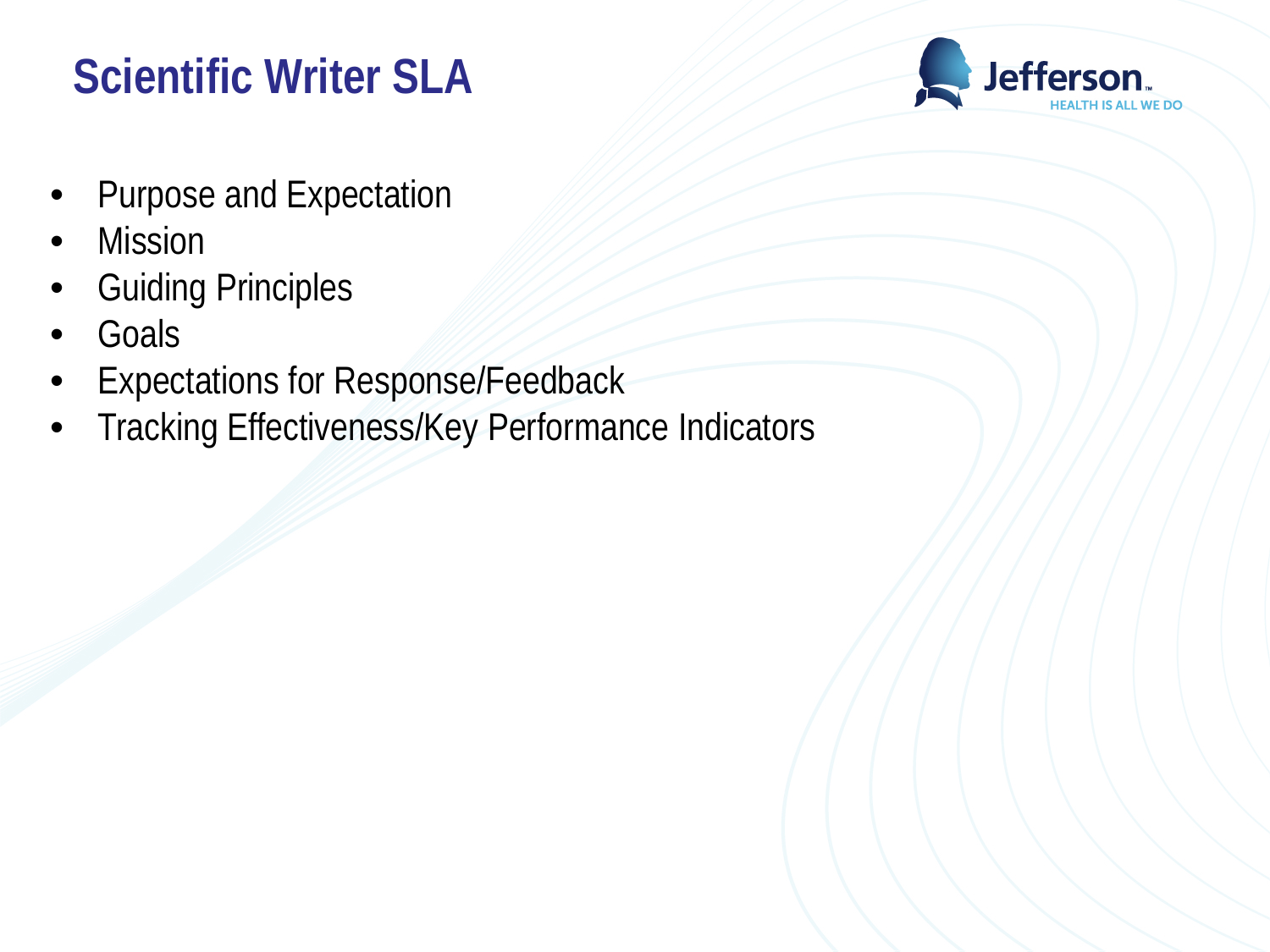

## **Community Feedback**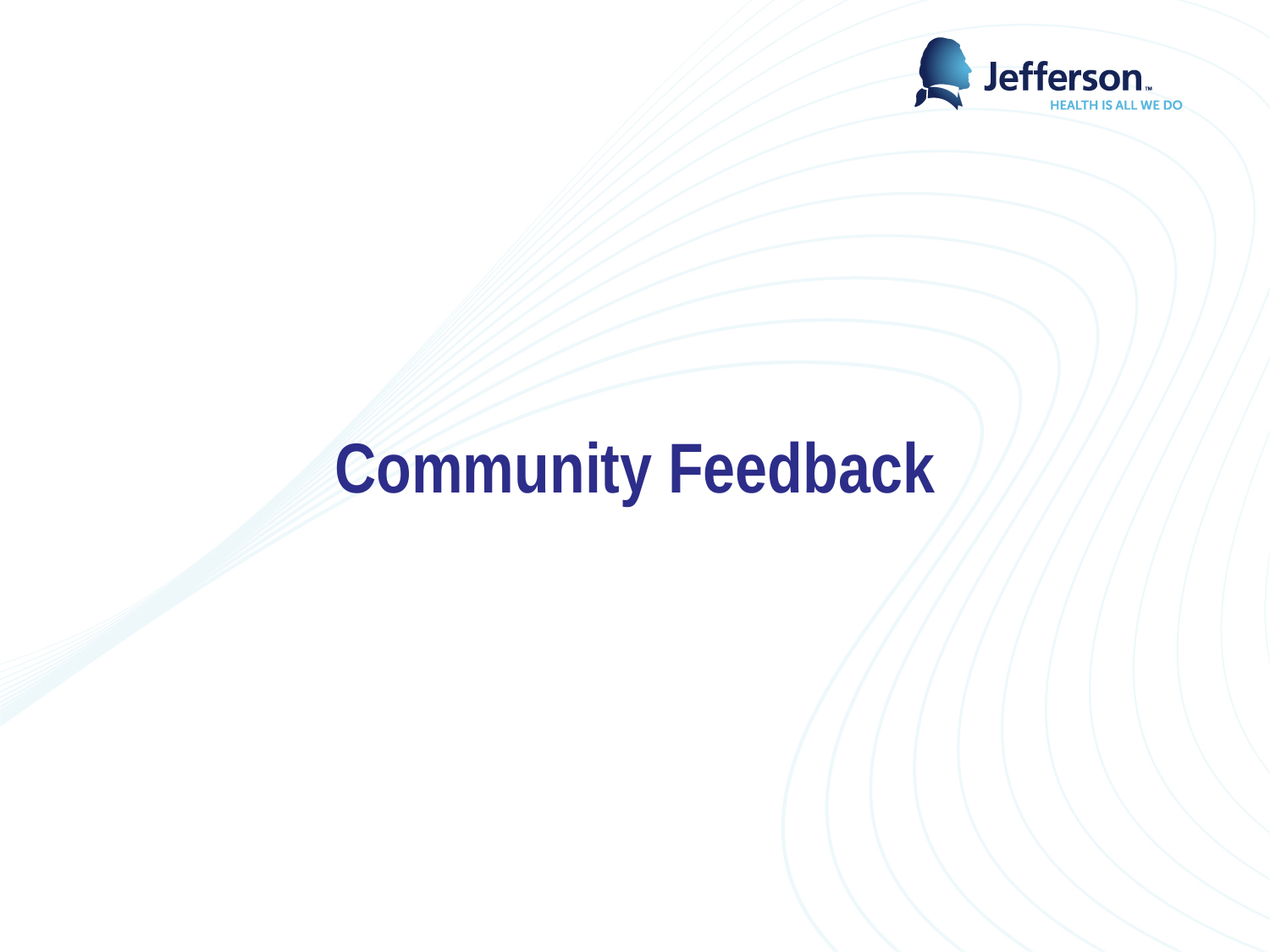### **Community Feedback**



**The RACE Project team will collect feedback based on the results of three surveys:**

- 1. Community Input Survey
	- Consistently measures feedback through website and RACE Grants Administrator signatures
- 2. Monthly Satisfaction Survey \*
	- Sent to faculty and administrators on 9/30/14
- 3. Purchasing Survey
	- Measures effectiveness and timeliness of RACE Purchasing Services
	- To be sent to faculty, administrators and designated requestors on 10/31/14

**\* This survey was submitted to all Phase I Faculty, Department Chairs and Department Administrators**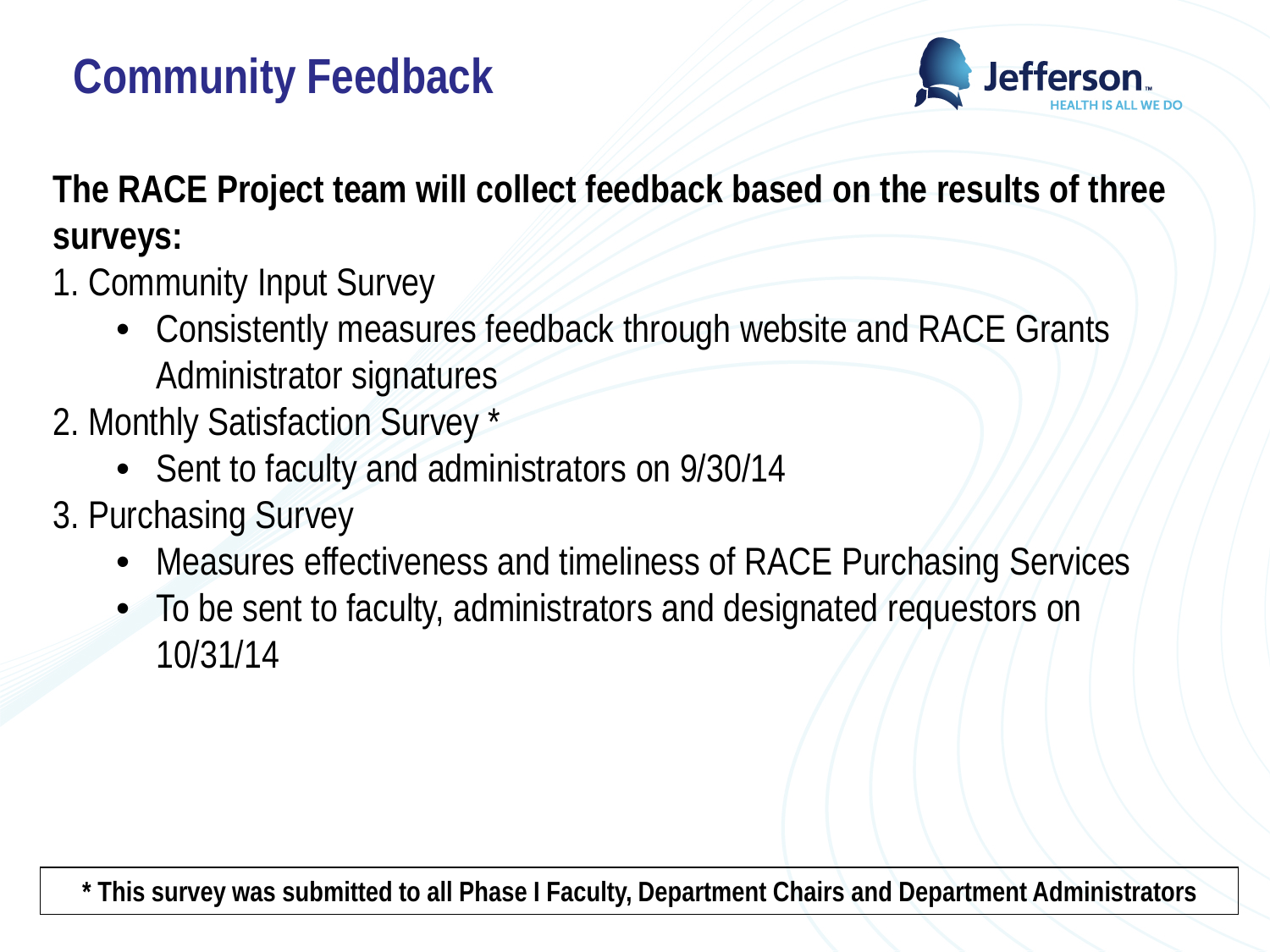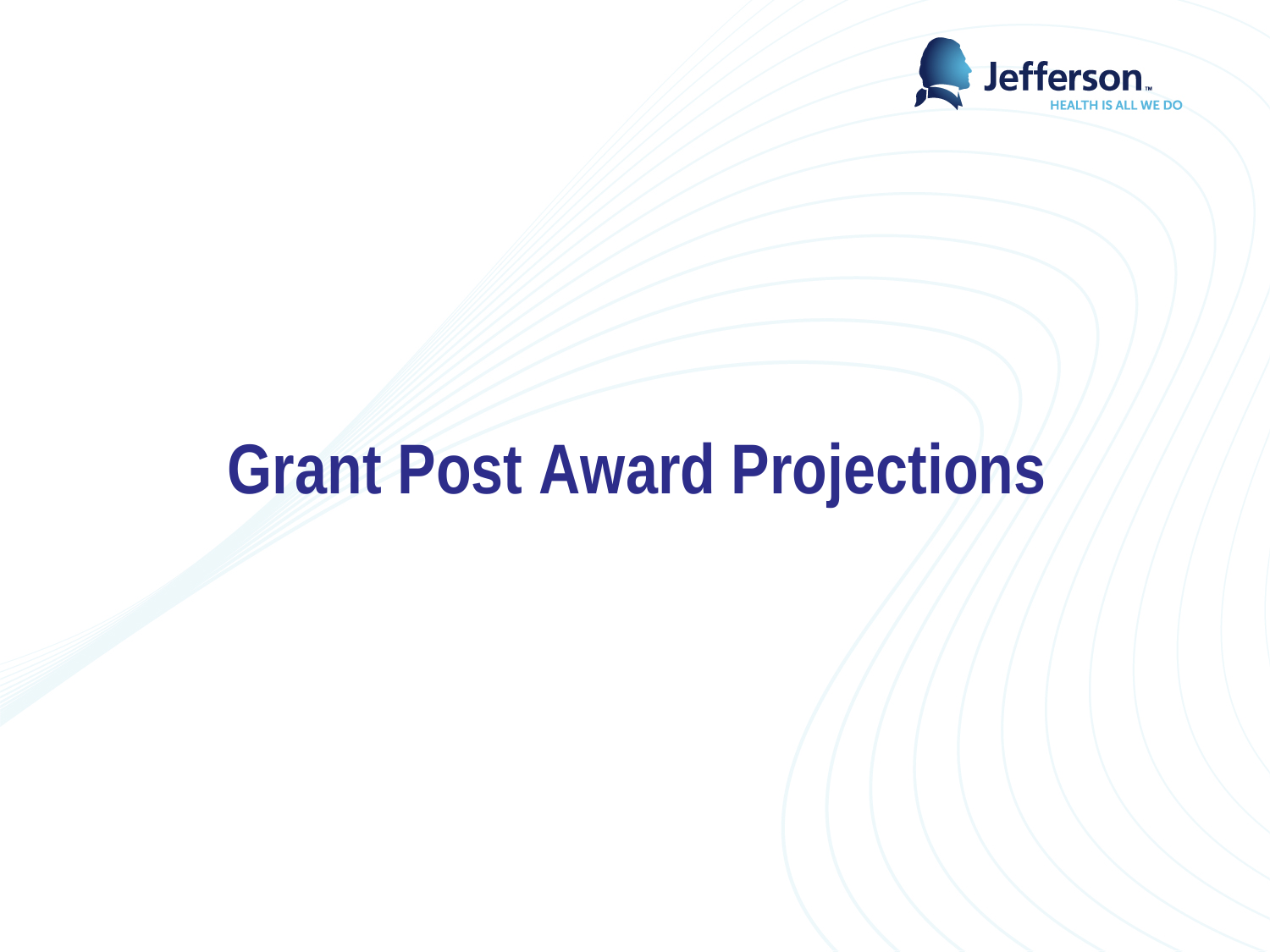

#### Jefferson.

**Research Administration Center of Excellence (RACE)**

**Dr. Xxxxxx Date Prepared: 10/24/2014**

| Sposnor No.<br><b>TJU Account No.</b>       |                   | 5R01ARxxxxxx-02<br>080-xxxxx-Sxxxxx |                          |                              | 1R21ARxxxxxx-01A1<br>080-xxxxx-Sxxxxx |                |                                     |                                  |                        |
|---------------------------------------------|-------------------|-------------------------------------|--------------------------|------------------------------|---------------------------------------|----------------|-------------------------------------|----------------------------------|------------------------|
| <b>Project Period</b>                       | 9/24/2012         |                                     | 12/31/2014               | 4/1/2014                     |                                       | 3/31/2014      |                                     | <b>TOTAL</b>                     |                        |
| <b>Budget Period</b>                        | 1/0/1900          | ÷.                                  | 1/0/1900                 | 1/0/1900                     | ÷.                                    | 1/0/1900       |                                     | <b>GRANT SUPPORT</b>             |                        |
|                                             | <b>Budget</b>     | Expensed                            | <b>Effort</b>            | <b>Budget</b>                | Expensed                              | Effort         | <b>Budget</b>                       | Expensed                         | Effort                 |
| 000xxxxxx PI Name                           |                   | 55,717.75                           | 31.62%                   |                              | 9,453.48                              | 8.63%          |                                     |                                  | 40.25%                 |
| 000xxxxxx Personnel 1                       |                   | 15,145.36                           | 0.00%                    |                              | 0.00                                  | 0.00%          |                                     |                                  | 0.00%                  |
| 000xxxxxx Personnel 2                       |                   | 20,102.40                           | 50.00%                   |                              | 9,850.72                              | 40.00%         |                                     |                                  | 90.00%                 |
| 000xxxxxx Personnel 3                       |                   | 66,751.15                           | 50.00%                   |                              | 11,996.56                             | 50.00%         |                                     |                                  | 100.00%                |
| <b>Fringe Benefit Fix</b>                   |                   | (325.25)                            | 0.00%                    |                              | 0.00                                  | 0.00%          |                                     |                                  | 0.00%                  |
|                                             |                   |                                     | <b>Balance</b>           |                              |                                       | <b>Balance</b> |                                     |                                  | <b>Balance</b>         |
| <b>SALARY/FB TOTAL</b>                      | \$187,802.00 \$   | 157,391.41                          | 131.62%                  | $$98,117.00$ \$              | 31,300.76                             | 98.63%         | $\mathbf{\hat{S}}$<br>285,919.00 \$ | 188,692.17                       | \$97,226.83            |
| 6403<br>Medical & Surgical Supplies         | 0.00              | 422.48                              | (422.48)                 | 0.00                         | 687.25                                | (687.25        | 0.00                                | 1,109.73                         | (1, 109.73)            |
| 6408<br>Laboratory Supplies                 | 37.448.00         | 14,775.73                           | 22,672.27                | 20.883.00                    | 3,395.98                              | 17,487.02      | 58,331.00                           | 18.171.71                        | 40,159.29              |
| 6503<br>Animal Acquisitions                 | 500.00            | 2,620.80                            | (2,120.80)               | 0.00                         | 64.20                                 | (64.20)        | 500.00                              | 2,685.00                         | (2, 185.00)            |
| Books: Non-Subscription (publications 6504  | 3,000.00          | 0.00                                | 3,000.00                 | 2,000.00                     | 0.00                                  | 2,000.00       | 5,000.00                            | 0.00                             | 5,000.00               |
| 6601<br>Printing and Copying                | 0.00              | 245.90                              | (245.90)                 | 0.00                         | 0.00                                  | 0.00           | 0.00                                | 245.90                           | (245.90)               |
| Animal Maintenance (per diem costs)<br>7034 | 9,000.00          | 6,904.41                            | 2,095.59                 | 9,500.00                     | 528.17                                | 8,971.83       | 18,500.00                           | 7,432.58                         | 11,067.42              |
| Kimmel Cancer Institute Shared Resou 7036   | 0.00              | 2,407.50                            | (2,407.50)               | 0.00                         | 3,715.50                              | (3,715.50)     | 0.00                                | 6,123.00                         | (6, 123.00)            |
| Domestic Travel<br>7105                     | 3,000.00          | 2,009.84                            | 990.16                   | 1,500.00                     | 0.00                                  | 1,500.00       | 4,500.00                            | 2,009.84                         | 2,490.16               |
| 7108<br><b>Expense Reimbursement</b>        | 0.00              | 50.00                               | (50.00)                  | 0.00                         | 0.00                                  | 0.00           | 0.00                                | 50.00                            | (50.00)                |
|                                             |                   |                                     | <b>Balance</b>           |                              |                                       | <b>Balance</b> |                                     |                                  | <b>Balance</b>         |
| <b>NON-SALARY EXP</b>                       | $$52,948.00$ \$   | 29,436.66                           | \$23,511.34              | 33,883.00 \$<br>$\mathbf{s}$ | 8,391.10                              | \$25,491.90    | 86,831.00 \$<br>$\mathbf{s}$        | 37,827.76                        | \$49,003.24            |
|                                             |                   |                                     |                          |                              |                                       |                |                                     |                                  |                        |
|                                             |                   | Total Proj. &                       |                          |                              | Total Proj. &                         |                |                                     | Total Proj. &                    |                        |
|                                             | <b>Budget</b>     | <b>Actual Expenses</b>              | <b>Balance</b>           | <b>Budget</b>                | <b>Actual Expenses</b>                | <b>Balance</b> | <b>Budget</b>                       | <b>Actual Expenses</b>           | <b>Balance</b>         |
| <b>TOTAL DIRECT COSTS</b>                   | \$240,750.00      | $\mathbf{s}$<br>233,724.40          | 7,025.60<br>\$           | \$132,000.00                 | $\overline{\mathbf{3}}$<br>87,668.41  | \$44,331.59    | $\mathbf{s}$<br>372,750.00          | $\mathbf{\hat{S}}$<br>321,392.81 | \$51,357.19            |
| <b>TOTAL INDIRECT COSTS</b>                 | $$132,413.00$ \\$ | 128,548.42                          | 3.864.58<br>$\mathbf{s}$ | \$72,600.00                  | l \$<br>48,217.62                     | \$24,382.38    | \$<br>205,013.00                    | l \$<br>176,766.05               | \$28,246.95            |
| <b>TOTAL</b>                                | $$373,163.00$ \$  |                                     | $362,272.83$ \$10,890.17 | \$204,600.00                 | 135,886.03<br>$\mathbf{s}$            | \$68,713.97    | 577,763.00<br>\$                    | $\mathsf{s}$                     | 498,158.86 \$79,604.14 |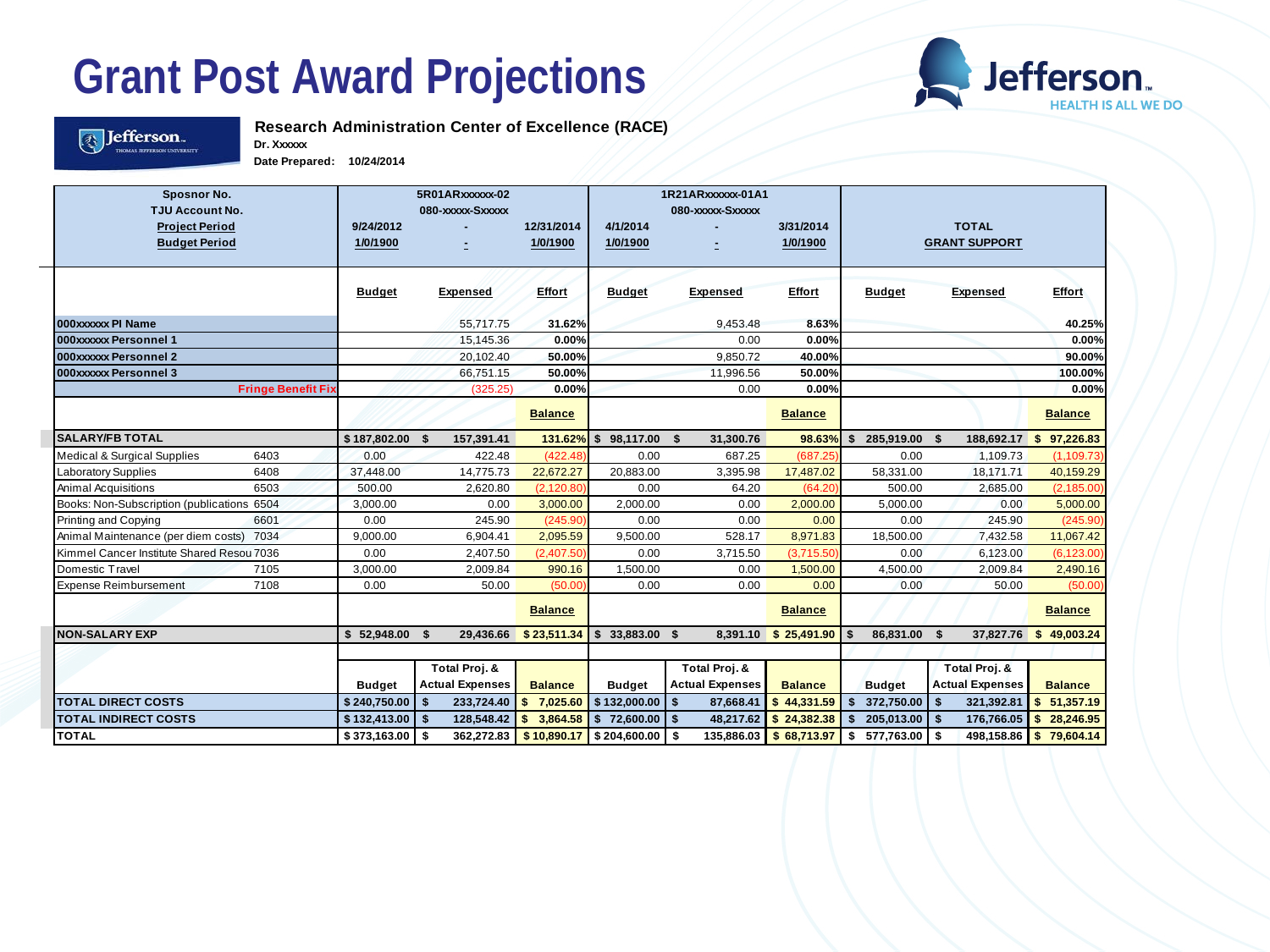



**Research Administration Center of Excellence (RACE)**

**Date Prepared: 10/24/2014**

| $Acct$ #:                                                        | 080-XXXXX-SXXXXX      |                                 | Sponsor #:             | 5R01ARxxxxxx-02              |                   |                                      |                       |                                    |                               |                                           |                                 |
|------------------------------------------------------------------|-----------------------|---------------------------------|------------------------|------------------------------|-------------------|--------------------------------------|-----------------------|------------------------------------|-------------------------------|-------------------------------------------|---------------------------------|
| Pl:                                                              | Dr. Xxxxxx            |                                 | Project Title:         | <b>Grant Title</b>           |                   |                                      |                       |                                    | Date Prepared:                |                                           | 10/24/2014                      |
| Dept:                                                            | Department Name       |                                 |                        | <b>Budget Period:</b>        |                   | thru                                 |                       |                                    | <b>Grant Analyst:</b>         |                                           | <b>RACE Grant Administrator</b> |
|                                                                  |                       |                                 |                        | Project Period:              | 9/24/2012         |                                      | 72/31/2014            |                                    | <b>Grant End Date</b>         |                                           | 12/31/2014                      |
| <b>EFFORT</b>                                                    | <b>PERSONNEL</b>      | SALARY                          | <b>DATE ON PROJECT</b> | <b>ACTUAL SALARIES</b>       | <b>ACTUAL F/B</b> | PROJ. PAY<br><b>PERIODS</b>          | <b>BI-WEEK SALARY</b> | Projected through budget end date: |                               | <b>TOTAL PROJ. &amp;</b><br><b>ACTUAL</b> | <b>BALANCE AVAILABLE</b>        |
|                                                                  |                       |                                 |                        |                              |                   |                                      |                       | <b>SALARIES</b>                    | F/B                           | <b>EXPENSES</b>                           |                                 |
| 31.62%                                                           | 000xxxxxx PI Name     | 150,000.00                      | 9/22/2012 - 12/31/2014 | 42,172.01                    | 13,545.74         | 9.30                                 | 1,824.29              | 16,965.88                          | 4,665.62                      | 77,349.25                                 |                                 |
|                                                                  | 000xxxxxx Personnel 1 | 35,007.7                        | 6/1/2013 - 11/29/2013  | 11,464.65                    | 3.680.71          |                                      |                       |                                    |                               | 15,145.36                                 |                                 |
| 50.00%                                                           | 000xxxxxx Personnel 2 | 60,298.42                       | 6/1/2013 - 12/31/2014  | 15,329.74                    | 4,772.66          | 9.30                                 | 1,159.59              | 10,784.14                          | 2,965.64                      | 33,852.18                                 |                                 |
| 50.00%                                                           | 000xxxxxx Personnel 3 | 50,498.24                       | 9/22/2012 - 12/31/2014 | 50,653.57                    | 16,097.58         | 9.30                                 | 971.12                | 9,031.42                           | 2,483.64                      | 78,266.21                                 |                                 |
|                                                                  |                       | <b>Fringe Benefit Fi</b>        |                        |                              | 325.25)           |                                      |                       |                                    |                               | (325.25)                                  |                                 |
|                                                                  |                       |                                 | <b>BUDGET</b>          |                              |                   |                                      |                       |                                    |                               |                                           |                                 |
| Salary Total 143,880.00                                          |                       |                                 |                        | 119,619.97                   |                   |                                      |                       | 36,781.44                          |                               | 156,401.41                                | (12,521.41)                     |
| Fringe Benefit Total 43,922.00                                   |                       |                                 |                        | 37,771.44                    |                   |                                      |                       | 10,114.90                          | 47,886.34                     | 3,964.34)                                 |                                 |
|                                                                  | A/P CATEGORIES        |                                 | <b>BUDGET</b>          | <b>ACTUAL EXPENSES</b>       |                   | <b>EXPENSES IN</b><br><b>PROCESS</b> |                       |                                    | SUBAWARD<br><b>COMMITMENT</b> |                                           | <b>BALANCE AVAILABLE</b>        |
| Medical & Surgical Supplies                                      |                       | 6403                            |                        | 422.48                       |                   |                                      |                       |                                    |                               | 422.48                                    | (422.48)                        |
| Laboratory Supplies                                              |                       | 6408                            | 37,448.00              | 14,775.73                    |                   |                                      |                       |                                    |                               | 14,775.73                                 | 22,672.27                       |
| Animal Acquisitions                                              |                       | 6503                            | 500.00                 | 2,620.80                     |                   |                                      |                       |                                    |                               | 2,620.80                                  | (2.120.80)                      |
| Books: Non-Subscription (publications costs)<br>6504<br>3,000.00 |                       |                                 |                        |                              |                   |                                      |                       |                                    | 3,000.00                      |                                           |                                 |
| 6601<br>Printing and Copying                                     |                       |                                 | 245.90                 |                              |                   |                                      |                       |                                    | 245.90                        | (245.90)                                  |                                 |
| Animal Maintenance (per diem costs)<br>9,000.00<br>7034          |                       |                                 | 6,904.41               |                              |                   |                                      |                       |                                    | 6,904.41                      | 2,095.59                                  |                                 |
| Kimmel Cancer Institute Shared Resources<br>7036                 |                       |                                 | 2.407.50               |                              |                   |                                      |                       |                                    | 2,407.50                      | (2.407.50)                                |                                 |
| Domestic Travel<br>7105<br>3,000.00                              |                       | 2,009.84                        |                        |                              |                   |                                      |                       | 2,009.84                           | 990.16                        |                                           |                                 |
| <b>Expense Reimbursement</b>                                     |                       | 7108                            |                        | 50.00                        |                   |                                      |                       |                                    |                               | 50.00                                     | (50.00)                         |
| <b>SUBTOTAL</b>                                                  |                       |                                 | 52,948.00              | 29,436.66                    |                   |                                      |                       |                                    |                               | 29,436.66                                 | 23,511.34                       |
|                                                                  |                       | TOTAL DIRECT COSTS 240,750.00   |                        | 149,056.63                   | 37,771.44         |                                      |                       | 36,781.44                          | 10,114.90                     | 233,724.40                                | 7,025.60                        |
|                                                                  |                       | INDIRECT COSTS @ 55% 132,413.00 |                        | <b>TOTAL ACTUAL EXPENSES</b> | 186,828.07        |                                      |                       |                                    |                               | 128,548.42                                | 3,864.08                        |
|                                                                  |                       | <b>TOTAL BUDGET</b>             | 373,163.00             |                              |                   |                                      |                       |                                    |                               | 362,272.83                                | 10,889.67                       |
|                                                                  |                       |                                 |                        |                              |                   |                                      |                       |                                    |                               |                                           |                                 |

**Approval (please provide initials and date)**

 **No changes**

 **Changes noted; update and return**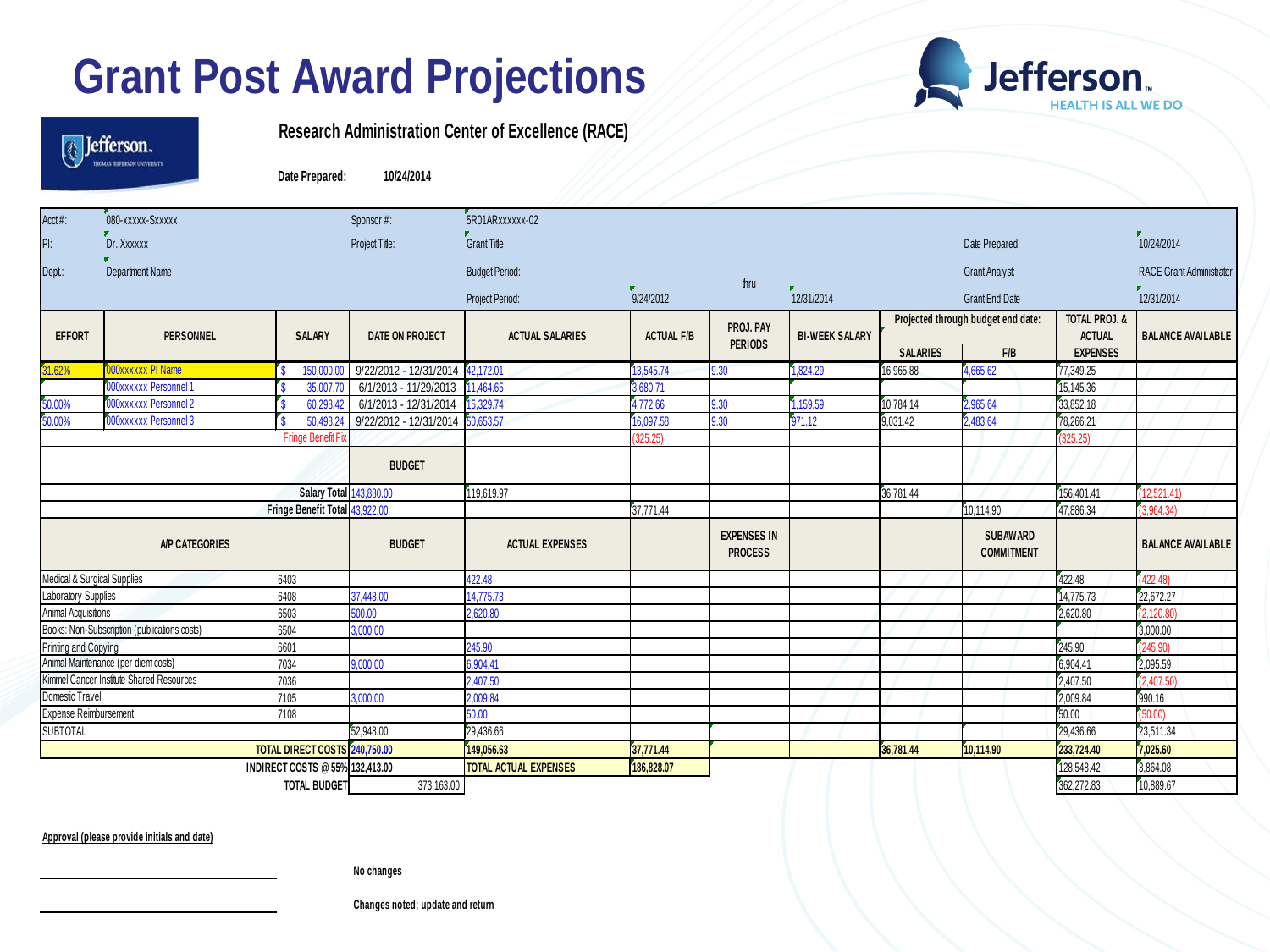

| <b>R</b> efferson.         |
|----------------------------|
| THOMAS REFERSON UNIVERSITY |

**Research Administration Center of Excellence (RACE)**

**Date Prepared: 10/24/2014**

| Acct#:                      | 080-XXXXX-SXXXXX                             |                                | Sponsor #:                     | 1R21ARxxxxxx-01A1            |                   |                                      |                       |                                    |                               |                                           |                          |
|-----------------------------|----------------------------------------------|--------------------------------|--------------------------------|------------------------------|-------------------|--------------------------------------|-----------------------|------------------------------------|-------------------------------|-------------------------------------------|--------------------------|
| PI:                         | Dr. Xxxxxx                                   |                                | Project Title:                 | Grant Title                  |                   |                                      |                       |                                    | Date Prepared:                |                                           | 10/24/2014               |
| Dept:                       | Department Name                              |                                |                                | <b>Budget Period:</b>        |                   |                                      |                       | <b>Grant Analyst</b>               |                               |                                           | RACE Grant Administrator |
|                             |                                              |                                |                                | Project Period:              | 4/1/2014          | thru                                 | 3/31/2014             |                                    | <b>Grant End Date</b>         |                                           | 3/31/2014                |
| <b>EFFORT</b>               | PERSONNEL                                    | SALARY                         | DATE ON PROJECT                | ACTUAL SALARIES              | <b>ACTUAL F/B</b> | PROJ. PAY<br><b>PERIODS</b>          | <b>BI-WEEK SALARY</b> | Projected through budget end date: |                               | <b>TOTAL PROJ. &amp;</b><br><b>ACTUAL</b> | <b>BALANCE AVAILABLE</b> |
|                             |                                              |                                |                                |                              |                   |                                      |                       | <b>SALARIES</b>                    | F/B                           | <b>EXPENSES</b>                           |                          |
| 3.63%                       | 000xxxxxx PI Name                            | 150,000.00                     | 3/22/2014 - 3/31/2014          | 7,259.28                     | 2.194.20          | 15.70                                | 497.94                | 7,817.69                           | 2.149.87                      | 19.421.04                                 |                          |
| 40.00%                      | 000xxxxxx Personnel 2                        |                                | 60,298.42 3/22/2014 -3/31/2014 | 7,606.87                     | 2,243.85          | 15.70                                | 927.67                | 14,564.39                          | 4,005.21                      | 28,420.31                                 |                          |
| 50.00%                      | 000xxxxxx Personnel 3                        |                                | 50,498.24 3/22/2014 -3/31/2014 | 9,245.08                     | 2,751.48          | 15.70                                | 971.12                | 15,246.58                          | 4,192.81                      | 31,435.95                                 |                          |
|                             |                                              |                                | <b>BUDGET</b>                  |                              |                   |                                      |                       |                                    |                               |                                           |                          |
|                             |                                              | <b>Salary Total 74,671.00</b>  |                                | 24,111.23                    |                   |                                      |                       | 37,628.67                          |                               | 61,739.90                                 | 12,931.10                |
|                             |                                              | Fringe Benefit Total 23,446.00 |                                |                              | 7.189.53          |                                      |                       |                                    | 10.347.88                     | 17.537.41                                 | 5.908.59                 |
|                             | A/P CATEGORIES                               |                                | <b>BUDGET</b>                  | <b>ACTUAL EXPENSES</b>       |                   | <b>EXPENSES IN</b><br><b>PROCESS</b> |                       |                                    | SUBAWARD<br><b>COMMITMENT</b> |                                           | <b>BALANCE AVAILABLE</b> |
| Medical & Surgical Supplies |                                              | 6403                           |                                | 687.25                       |                   |                                      |                       |                                    |                               | 687.25                                    | (687.25)                 |
| Laboratory Supplies         |                                              | 6408                           | 20,883.00                      | 3,395.98                     |                   |                                      |                       |                                    |                               | 3,395.98                                  | 17,487.02                |
| Animal Acquisitions         |                                              | 6503                           |                                | 64.20                        |                   |                                      |                       |                                    |                               | 64.20                                     | (64.20)                  |
|                             | Books: Non-Subscription (publications costs) | 6504                           | 2.000.00                       |                              |                   |                                      |                       |                                    |                               |                                           | 2.000.00                 |
|                             | Animal Maintenance (per diem costs)          | 7034                           | 9,500.00                       | 528.17                       |                   |                                      |                       |                                    |                               | 528.17                                    | 8,971.83                 |
|                             | Kimmel Cancer Institute Shared Resources     | 7036                           |                                | 3.715.50                     |                   |                                      |                       |                                    |                               | 3.715.50                                  | (3.715.50)               |
| Domestic Travel             |                                              | 7105                           | 1,500.00                       |                              |                   |                                      |                       |                                    |                               |                                           | 1,500.00                 |
| <b>SUBTOTAL</b>             |                                              |                                | 33,883.00                      | 8,391.10                     |                   |                                      |                       |                                    |                               | 8,391.10                                  | 25,491.90                |
|                             |                                              | TOTAL DIRECT COSTS 132,000.00  |                                | 32.502.33                    | 7,189.53          |                                      |                       | 37,628.67                          | 10,347.88                     | 87,668.41                                 | 44,331.59                |
|                             |                                              | INDIRECT COSTS @ 55% 72,600.00 |                                | <b>TOTAL ACTUAL EXPENSES</b> | 39,691.86         |                                      |                       |                                    |                               | 48,217.62                                 | 24,382.38                |
|                             |                                              | <b>TOTAL BUDGET</b>            | 204,600.00                     |                              |                   |                                      |                       |                                    |                               | 135,886.03                                | 68,713.97                |

**Approval (please provide initials and date)**

 **No changes**

 **Changes noted; update and return**